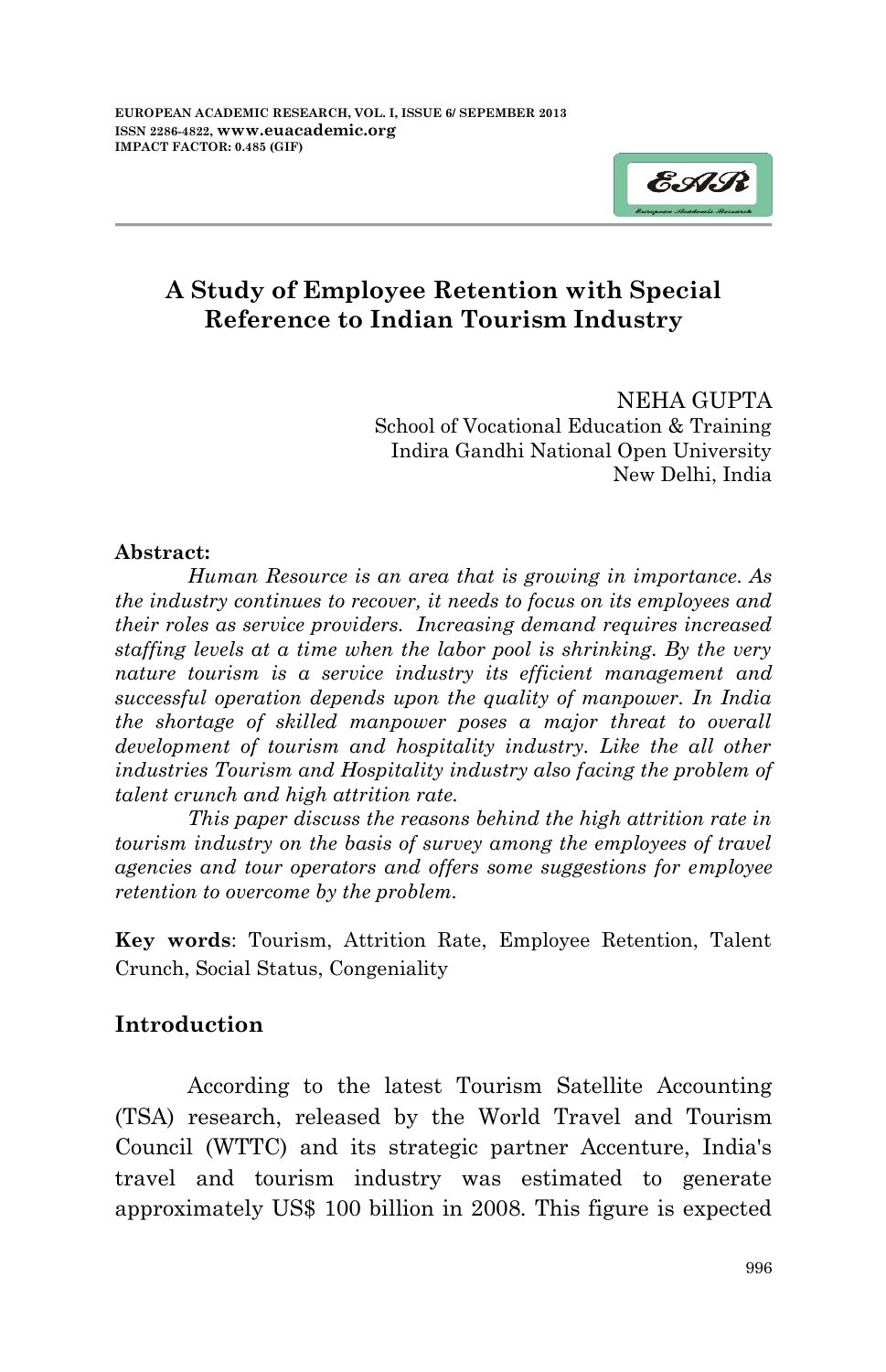to go up to almost US\$ 275.5 billion by 2018, growing at an average of 9.4 per cent over the next ten years. Moreover, according to the TSA research, travel and tourism is expected to contribute 6.1 per cent to India's national gross domestic product (GDP) and provides almost 40 million jobs by 2018. Significantly, a country brand index (CBI) 2008 survey, conducted by Future Brand—a leading global brand consultancy—in collaboration with public relations firm Weber Shandwick's Global Travel & Lifestyle Practice, has ranked India second in the value-for-money index.

## **Indian Tourism Industry: Future**

"Indian Tourism Industry Forecast (2007-2011)" report provides an objective analysis of the present scenario and future prospects of the Indian tourism industry. This report focuses on different parameters of tourism industry including: inbound tourism, outbound tourism, expenditure by inbound tourists, and medical tourism in India. It also helps clients to analyze the opportunities and factors critical to the success of tourism industry in India.

- **1-** In India, inbound tourist expenditure per head is third highest in the world and even more than global average tourist spending.
- **2-** India has been promoting its healthcare tourism by providing the visitors with private healthcare facilities. It is expected that the number of tourists visiting India for the purpose of medical treatment will reach One Million by 2012, representing a CAGR of 28.09% from 2007.
- **3-** Indian outbound tourist flow is expected to increase at a CAGR of 12.79% over the five-year period spanning 2007-2011.
- **4-** Tourist influx to India is expected to increase at a CAGR of 22.65% between 2007 and 2011.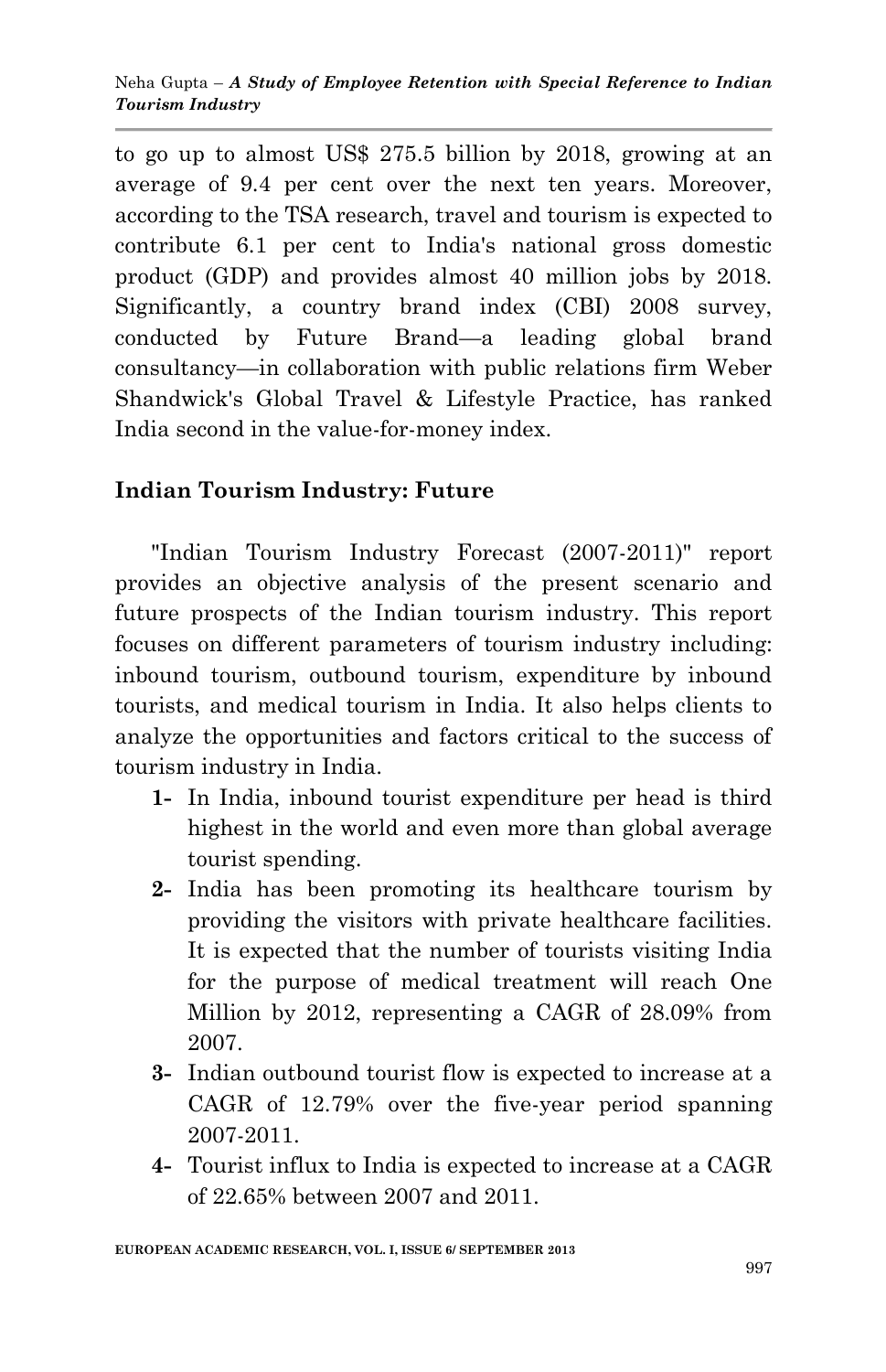**5-** India's share in global tourism is expected to reach 1.5% by 2010.

An annual growth rate of 8.8% over the next decades has been predicted for the Indian tourism industry by *World Travel and Tourism Council* in its projection where it covered 174 countries; the projection shown by the council for India is highest in world with a target to reach a figure of 10 million tourist arrival in India by 2010. The contribution in Gross Domestic product has been estimated to be up to Rs 8, 50,000 crore and the industry employing 8.78% of total employment which clearly indicates that there will be huge demand of skilled and trained manpower in the industry..

Though in recent Indian tourism industry got recognition in International tourism industry (Ministry of tourism, Government of India) yet there are certain serious issues before the industry like poor infrastructure in terms of roads, railways, airports, availability of good star category hotels, heavy tax structure and lack of qualified and competent staff both at operational and managerial levels and a huge gap between supply side inputs and demand side requirements which are raising some serious questions over the sustainability of the industry.

Though the competitiveness of the tourism sector depends on its ability to fill the specific occupational niches and skill sets that tourism businesses require to meet the anticipated growth in demand for leisure travel. Tourism needs skilled Indian and foreign workers in sufficient numbers to work in the new and specialized travel and experiences sector.

## **Human Resource and Tourism**

The 1995 International labor market conference clearly stated that Tourism industry is facing an acute shortage of skilled manpower and there are many obstacle as far as Human Resource in Tourism Industry are highly uneducated,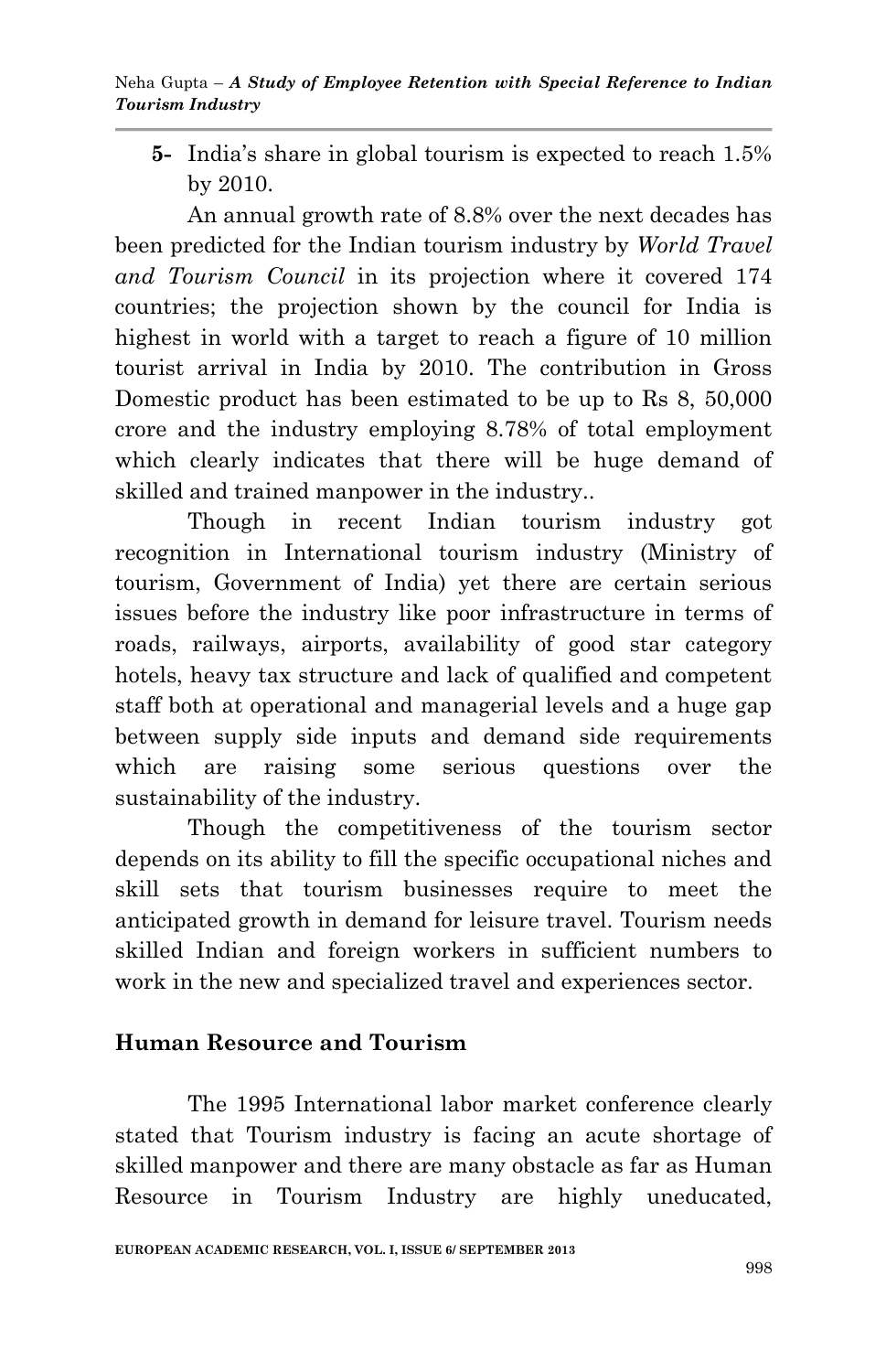unmotivated unskilled and unproductive; and these are due to unattractive salaries and working hours. In India the salaries paid by the tourism industries is comparatively low as compared to IT, Finance, Banking, Retail, Insurance, Telecom, Real estates, FMCG, BPO etc. Tourism sector comprises the small and medium sized enterprise and *HR practices are not standardized, lack professional approach, vision, clear career path, secured and long term employment, growth opportunities, learning, development and quality of work life is resulting in high employee dissatisfaction and high attrition in Tourism Industry.*

### **The Industry structure and Manpower Requirement**

According to the *Market Pulse report published by Ministry of Tourism Department of Tourism Government of India* on "Manpower requirement in Hotel Industry, Tour Operator, and Travel Sector" manpower trained by different institutes and placement scenario in travel trade business, there are around 6000 authorized travel trade companies and the number is going to increase by 7.5-10% every year employing around 83,750 with most of them performing the function ticketing, tour operation, accounts, administration, marketing and sales and it is forecasted that this sector is employing around 242,000 people by the year 2020 and it is also forecasted that the annual demand for the trained manpower for the hotel industry is likely to touch 29000 by the year 2010 and will be 39,000 by the year 2020, similarly the annual demand for the trained manpower in travel and trade sector is likely to be 12735 and 20760 in 2010 and 2020 respectively.

The report indicates that there will be a severe shortage of trained manpower by the year 2010 and a huge difference of demand and supply of trained professionals.

But the major challenge ahead before the Tourism Industry in India is to bridge the gap of demand and supply of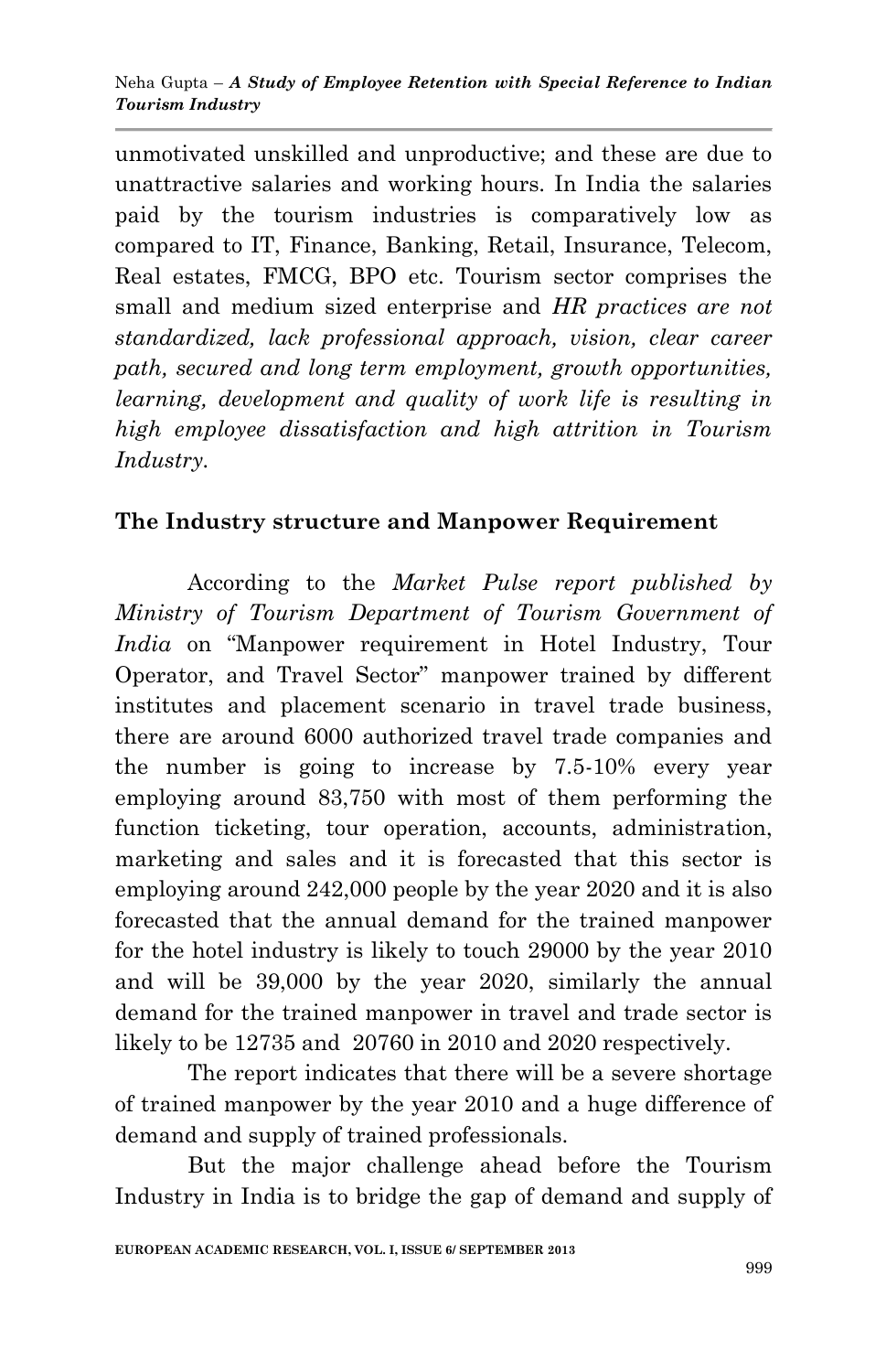skilled workforce through the *attracting and retaining* the talented skill to serve the industry.

#### **Attrition Rate in tourism industry**

The *Attrition Rate* of the tourism and hospitality industry in India is currently estimated at around 30 per cent, as opposed to 40-45 per cent in other established markets like Singapore (Business Standard, Feb 2009). Today, industry after industry faces an acute shortage of trained manpower as talent flows freely across the business spectrum. A study conducted by the Associated Chambers of Commerce & Industry of India (Assocham) reveals that the attrition rate in the tourism and hospitality industry in India is set to double to nearly 50% by 2010, up from the earlier 25% growing at an alarming rate of 10% per annum.

According to Rabinder Singh Bedi, president, Hotel & Restaurant Association (FHRAI, Western India), the attrition rate of the hotel industry is as high as 35-40 per cent. "The industry needs to tackle the high attrition rate. We are losing most of our staff to the Finance, Banking, Retail, BPO, FMCG, and Insurance, IT & ITeS sector, airlines, cruise liners and even hotels in Dubai and Europe at times. Surprisingly, it is happening at all the levels and not just at the top level,"

This paper is based on the study conducted in order to draw the attention of industry stakeholder towards the reasons of high attrition rate in Tourism Industry in India and offers some suggestions for employee retention to overcome by the problem.

### **Research Methodology**

### **Objectives of the study**

**1-** To identify the reason as to why the tourism industry lacks the competent professional and talented lot is not attracted towards opting tourism as a career.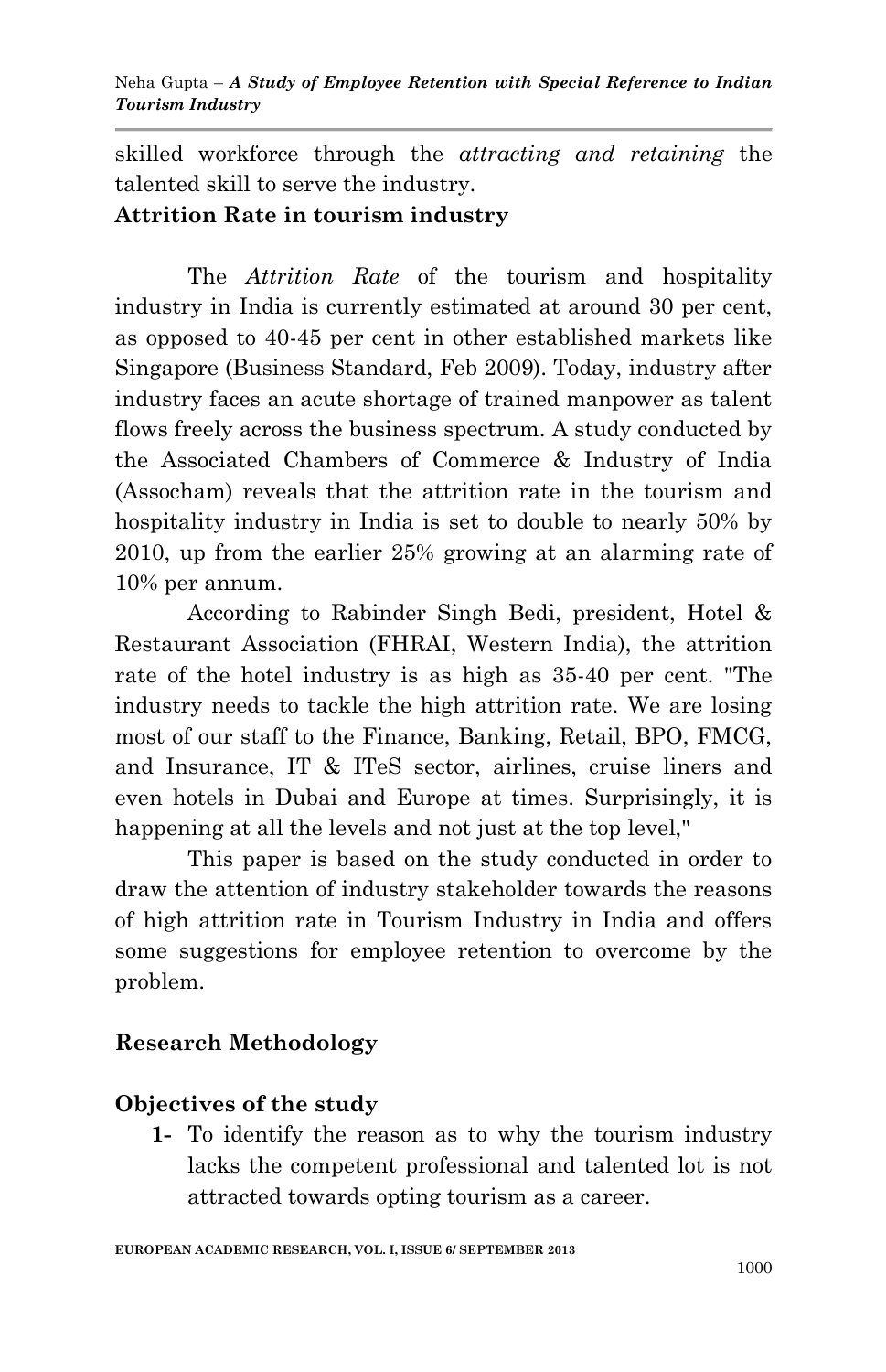- **2-** To find the reasons of high attrition rate in tourism industry.
- **3-** To identify the factors contributing the commitment of employees towards the tourism industry.
- **4-** To offer some suggestions and solution to lower down the attrition rate in tourism industry using the employee retention as a tool.

## **Scope of the study**

The study confines its analysis to the problem and prospects of human resource in Indian tourism industry especially with the focus on supply of human resources, problem regarding the attraction and retention of the talented people with in tourism industry. The study restricts itself to travel and trade sector and not include the hotel or aviation industry. Moreover the study analyzes the commitment of the people working in tourism industry towards the industry.

## **Sample and Methodology**

The relevant data for the study is collected from both primary and secondary source. The primary data is collected through online, telephonic and field survey conducted on various stakeholders of the industry *ie.* Educational institutes (CSJMU Kanpur, Lucknow University, Lucknow), students communities, travel agents/tour operators and employees of authorized travel agencies/tour operators in India (Cox & Kings, Orbitz, Global Tour & Travel, Equator Tour & Travel, Pearl International, Paras Holidays, Bird Wings, Journeys & Destination, Riya Travels, and Akbar Tour and Travels etc) through the structured questionnaire, personal interviews, discussion and mails.

The questionnaire is designed to access the commitment of tourism professional towards the tourism Industry and commitment is directly related to Employee Retention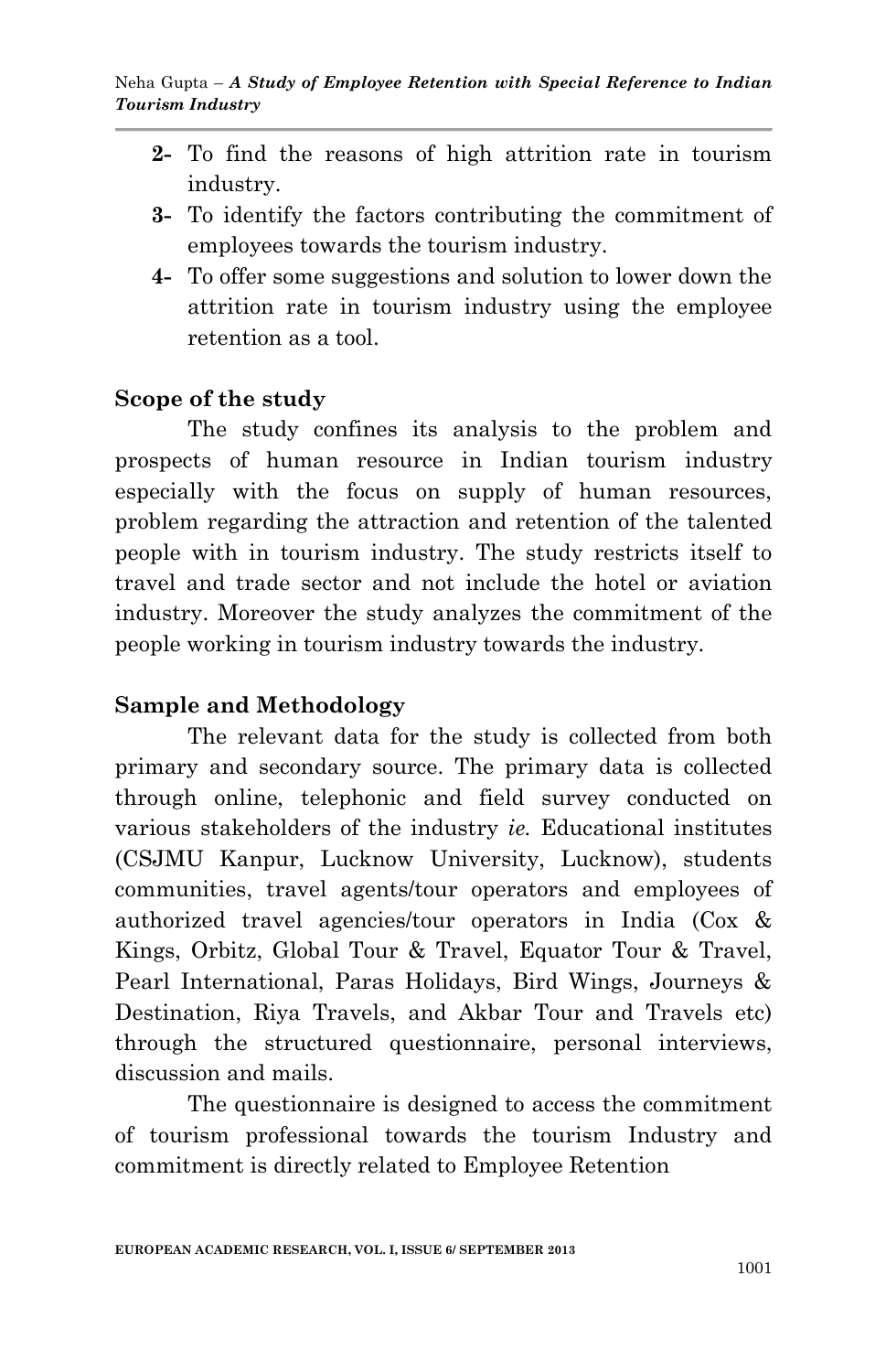The questionnaire is divided in seven parts to get the desired result. Each part has sub sections and having importance in deciding the commitment towards the tourism industry. The major sections of questionnaire are:

#### **1-Nature of work in tourism industry**

As most of the jobs in tourism industry is low skilled and tourism industry is facing the problem of seasonality 65% respondents are agree that nature of work in tourism industry is not satisfactory. So the job should be redesigned and change them challenging and interesting.

|                | Nature of the work |
|----------------|--------------------|
| Satisfactory   | 65%                |
| Unsatisfactory | 30%                |
| No comments    | 5%                 |
| Total          | 100%               |

**Table 1:** Nature of work in tourism industry

## **2-Social status while working in tourism industry**

In the society tourism profession is regarded only as job of travel agents and tour-guide, tourism profession is not valued in the society and people working in tourism industry were not getting respect 55% tourism professional are agree with this fact. So awareness should be drawn in the society about the contribution of tourism in national economy and its importance as a source of revenue generation. And tourism professional should feel pride to be a part of second largest industry of the country.

| <b>Table 2:</b> Social status |  |  |  |
|-------------------------------|--|--|--|
|-------------------------------|--|--|--|

|                | <b>Social Status</b> |
|----------------|----------------------|
| Satisfactory   | 55%                  |
| Unsatisfactory | 38%                  |
| No comments    | 7%                   |
| Total          | 100%                 |
|                |                      |

# **3-Industry-person congeniality**

**EUROPEAN ACADEMIC RESEARCH, VOL. I, ISSUE 6/ SEPTEMBER 2013**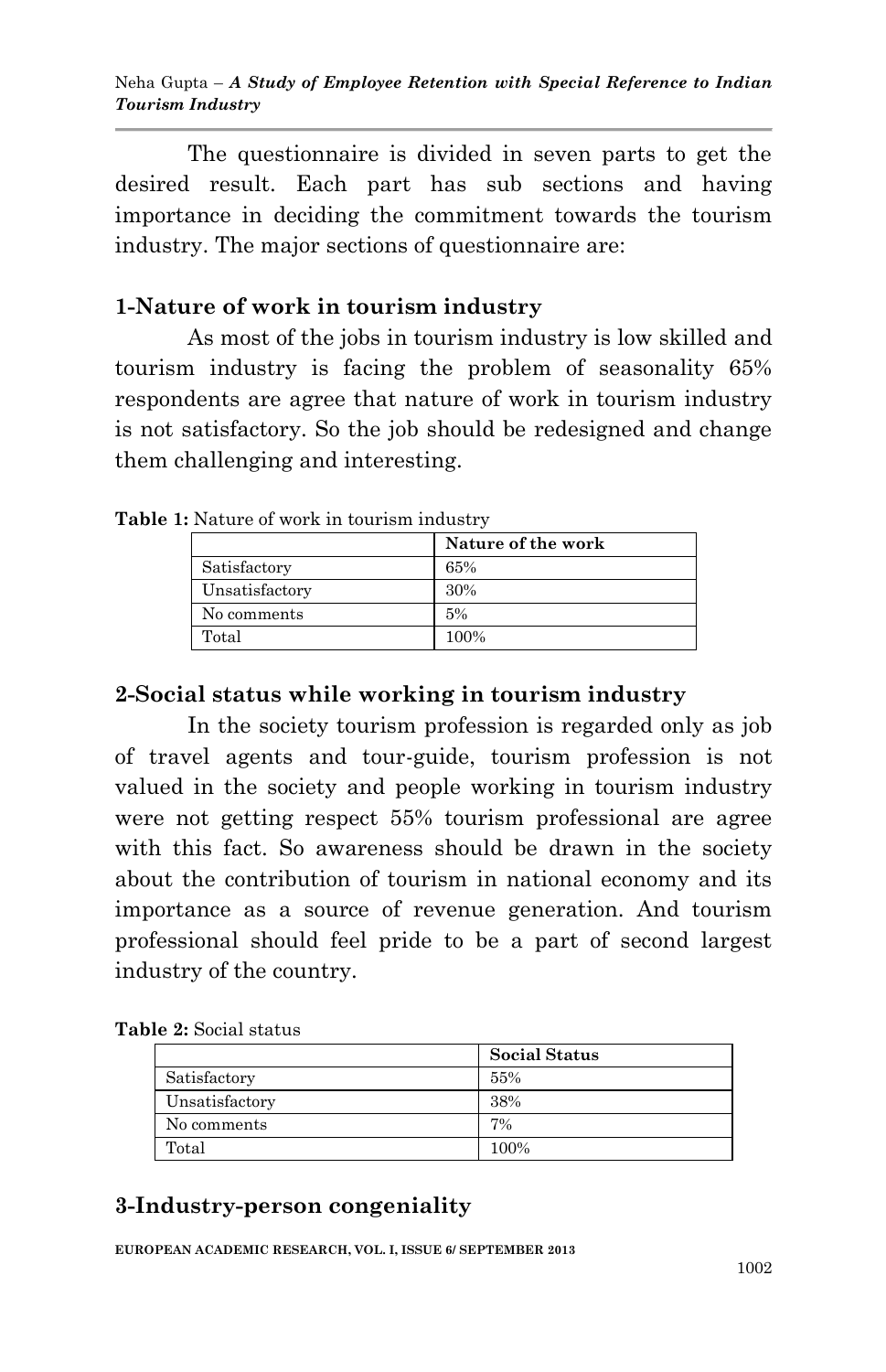As tourism industry is service industry so the employee should be hospitable and presentable to work successfully in this industry. In the survey 63% respondent accept that their nature fits for working in tourism industry and they enjoy while working there and 27% people replied that they don't like to serve the tourist due to various reasons.

|                | Industry-person congeniality |
|----------------|------------------------------|
| Satisfactory   | 63%                          |
| Unsatisfactory | 27%                          |
| No comments    | 10%                          |
| Total          | 100%                         |

**Table 3:** Industry-person congeniality

#### **4-Physical work conditions in tourism industry**

A professional climate reflecting a positive work ambience significantly influences the level of satisfaction. The results are not good news for the management, as it revealed that only 5% of the employees feel their work environment to be enthusiastic & motivating whereas majority of the employees rated the environment as worth working. The management may need to do more to develop better work environment, which will help to achieve the desired outcomes and a satisfied employee.

**Table 4:** Physical Working Environment

|                | <b>Physical Work Environment</b> |
|----------------|----------------------------------|
| Satisfactory   | 72%                              |
| Unsatisfactory | 20%                              |
| No comments    | 8%                               |
| Total          | 100%                             |

#### **5-Growth and promotion opportunities**

**EUROPEAN ACADEMIC RESEARCH, VOL. I, ISSUE 6/ SEPTEMBER 2013** Respondents were agreeing with the facts that the HR practices are not satisfactory in tourism industry. Most of the travel agencies and tour operator don't have specific performance appraisal procedure, this will restrict a fair promotion in tourism industry.78% respondents were agree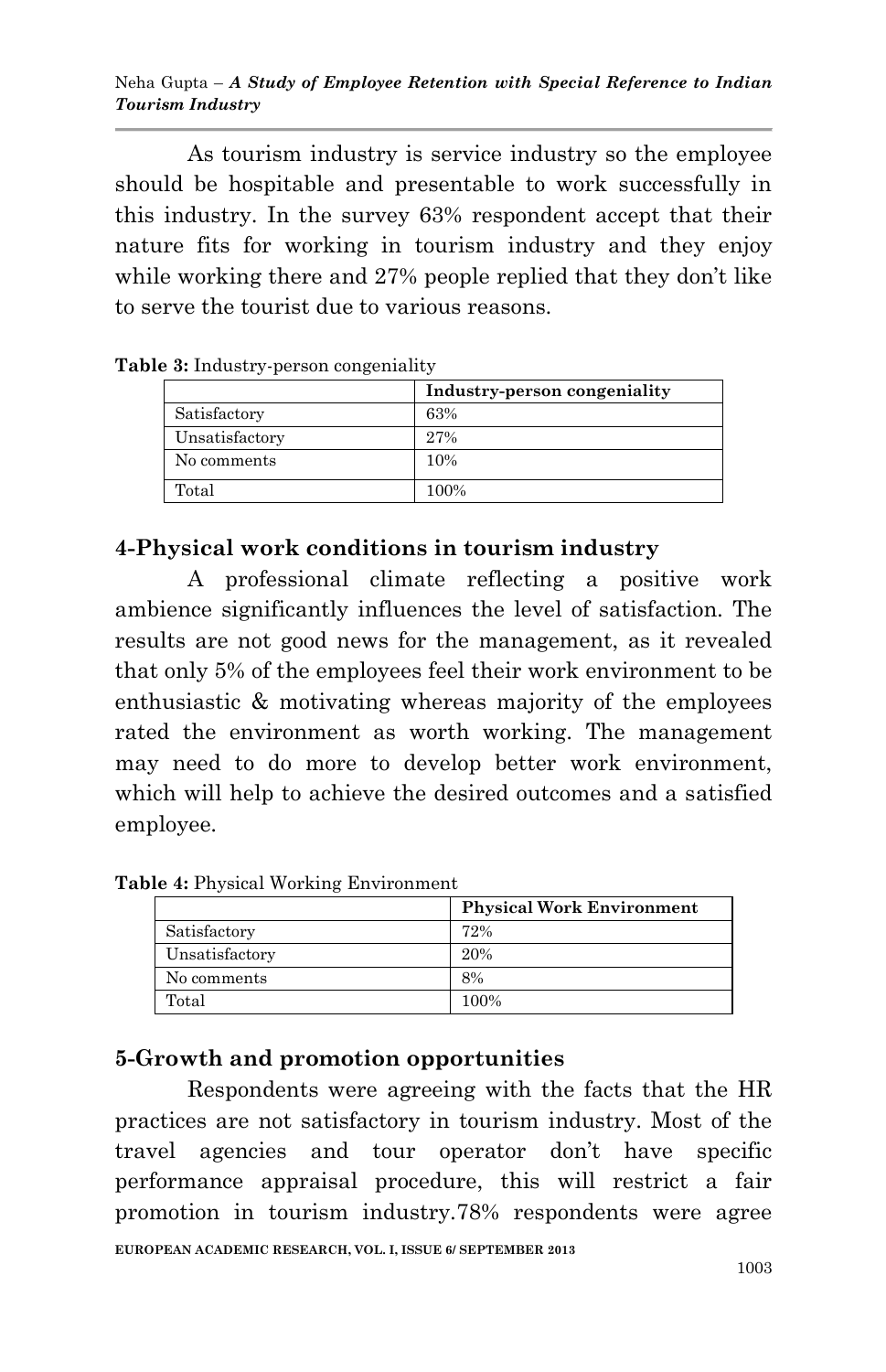that growth and promotion opportunities are not satisfactory in tourism industry. So the to retain the employees growth and promotion opportunities should be in sufficient which will helpful in achieving organizational as well as individual goals.

|                | Growth<br>and<br>promotion<br>opportunities |
|----------------|---------------------------------------------|
| Satisfactory   | 78%                                         |
| Unsatisfactory | 18%                                         |
| No comments    | 4%                                          |
| Total          | 100%                                        |

**Table 5:** Growth and promotion opportunities

## **6-Coworkers:**

Friendly and supportive co-workers at work are conductive to job satisfaction and commitment towards organization. It is also linked to a healthier workforce and has been found to be a good indicator of longevity. It can lead to creation of new programs, policies and procedures that will improve morale of the people working together. The employees in tourism industry displayed team spirit and synergy in the results as 60% members expressed that the team is efficient and good to work with, 30% of them considered their co-workers as OK and 10% of the employees cannot bear the presence of their co-workers.

|  | Table 6: Coworkers |
|--|--------------------|
|--|--------------------|

|                | Coworkers |
|----------------|-----------|
| Satisfactory   | 58%       |
| Unsatisfactory | 24%       |
| No comments    | 18%       |
| Total          | 100%      |

## **7-Manager**

A positive relationship between the employees and their immediate supervisor acts as a motivating factor for the employees. The result showed that 76% of the respondents unanimously felt that their boss is knowledgeable, cooperative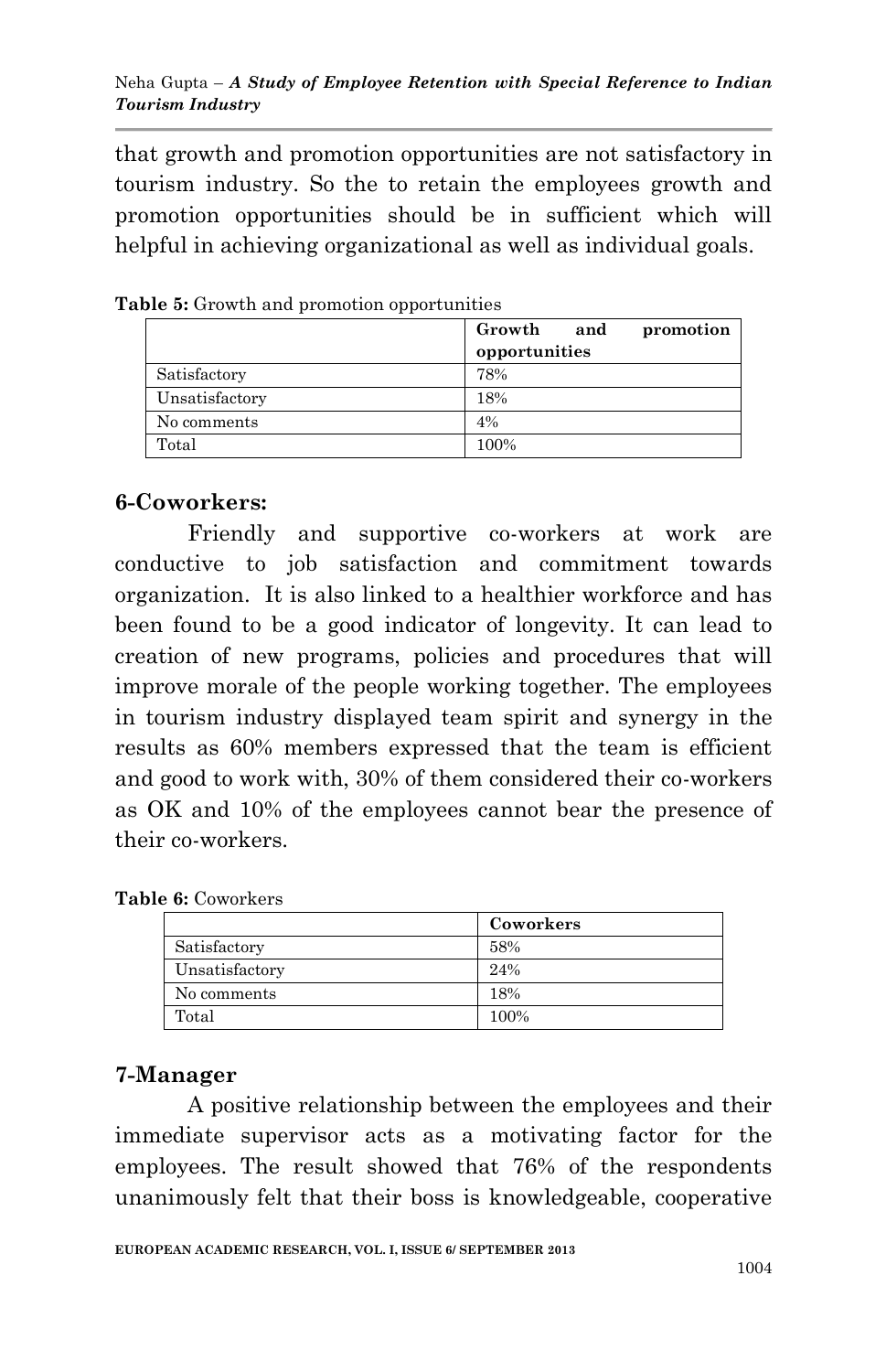and recognizes their contribution. They highlighted that his leadership traits and valuable suggestions play an important role in their job satisfaction and commitment with organization. 15% of the respondents stated that their bosses lack in supervisory skills and are vague with expectations while 5% believe that their bosses inadvertently set workers to failure in their job.

**Table 7**: Manager

|                | Manager |
|----------------|---------|
| Satisfactory   | 76%     |
| Unsatisfactory | 15%     |
| No comments    | 9%      |
| Total          | 100%    |

# **Results and discussions**



**Figure1: Commitment towards tourism industry**

The major findings of the study are as follow:

- **1.** Respondents are strongly agree with the fact that nature of the work effect the commitment towards the tourism industry and job should be redesigned to change them challenging and interesting.
- **2.** Respondents are agree that while working in tourism industry they don't get respect in society and considered as ticketing agent, travel agent.
- **3.** Respondents are agree with the fact that physical working condition are not satisfactory in tourism industry due to long working hour and seasonal nature of the industry.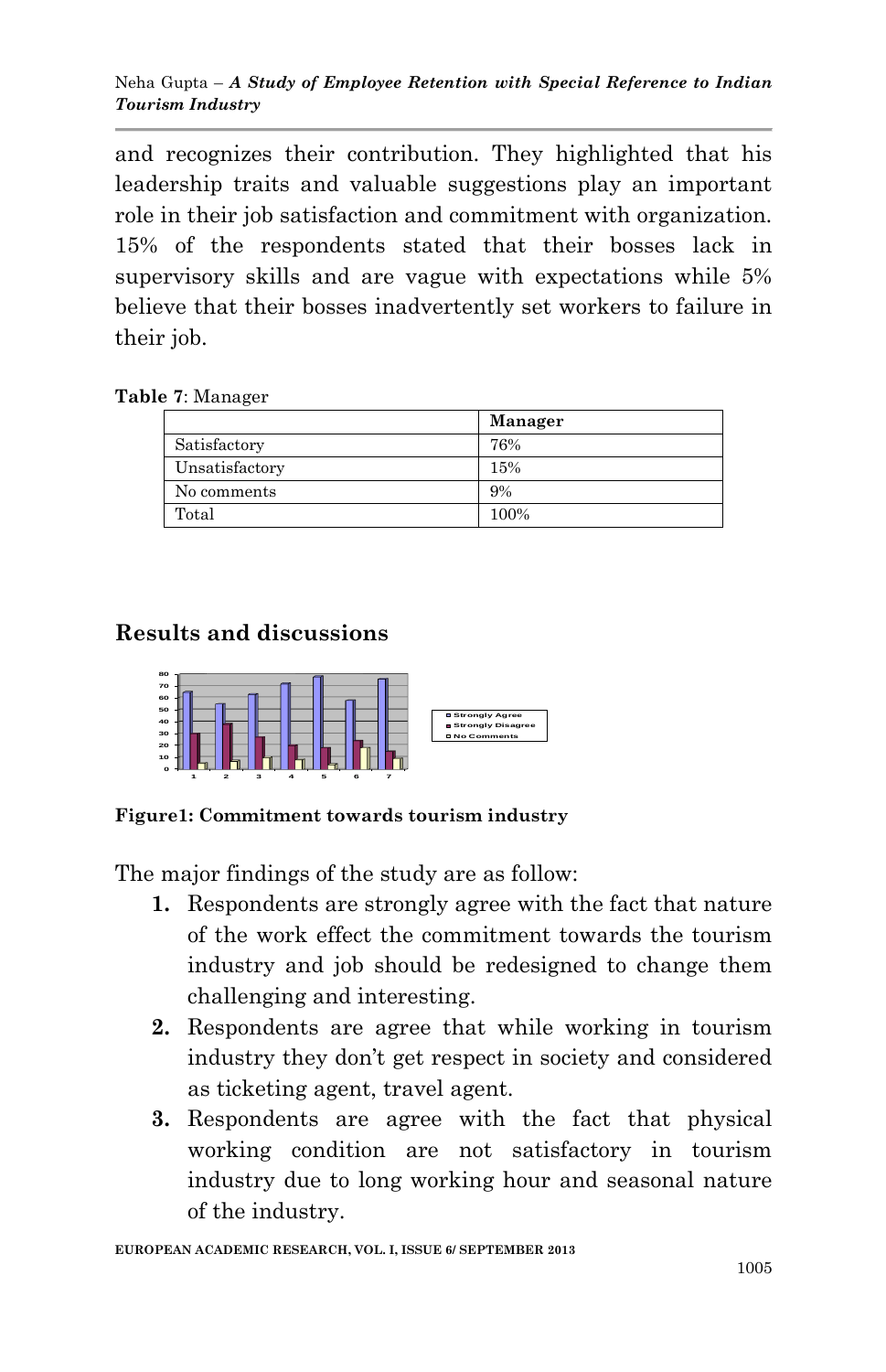- **4.** The industry does not have any specific recruitment policy regarding the recruitment of the specialized people in the industry
- **5.** The management is unable to proper utilization of the talent of existing employees; it creates dissatisfaction among the employee.
- **6.** Respondents are agreeing with the fact that once if they entered in the tourism industry their growth chances are limited within the tourism industry.
- **7.** Due to long working hour personal life of employees affected, as in tourism industry number of female employees are more than male, so this reduce commitment towards tourism industry.
- **8.** Due to advancement in technology the working procedure of travel and trade organization changes rapidly and organization are not providing the proper training it leads to dissatisfaction in employees.
- **9.** Most of the travel and trade organization are operated within two or three rooms and the physical work environment is not good.
- **10.** Employees of travel and trade organization have to be in regular contact with clients, hotels, airlines, transport and embassy for various reason, it require lot of traveling and expenses and the pay is not able to recover these expenses.

| Category             | <b>Reasons for turnover</b> |
|----------------------|-----------------------------|
| Working hour related | Unsocial hour of working    |
|                      | Long work hours             |
| Pay related          | Method of payment           |
|                      | Low pay                     |
|                      | Varying pay packet          |
| Interpersonal        | Unappreciated               |
| Environment          | Lack of team spirit         |
|                      | Lack of communication       |

#### **Table 8: Factors Affecting Turnover in Tourism**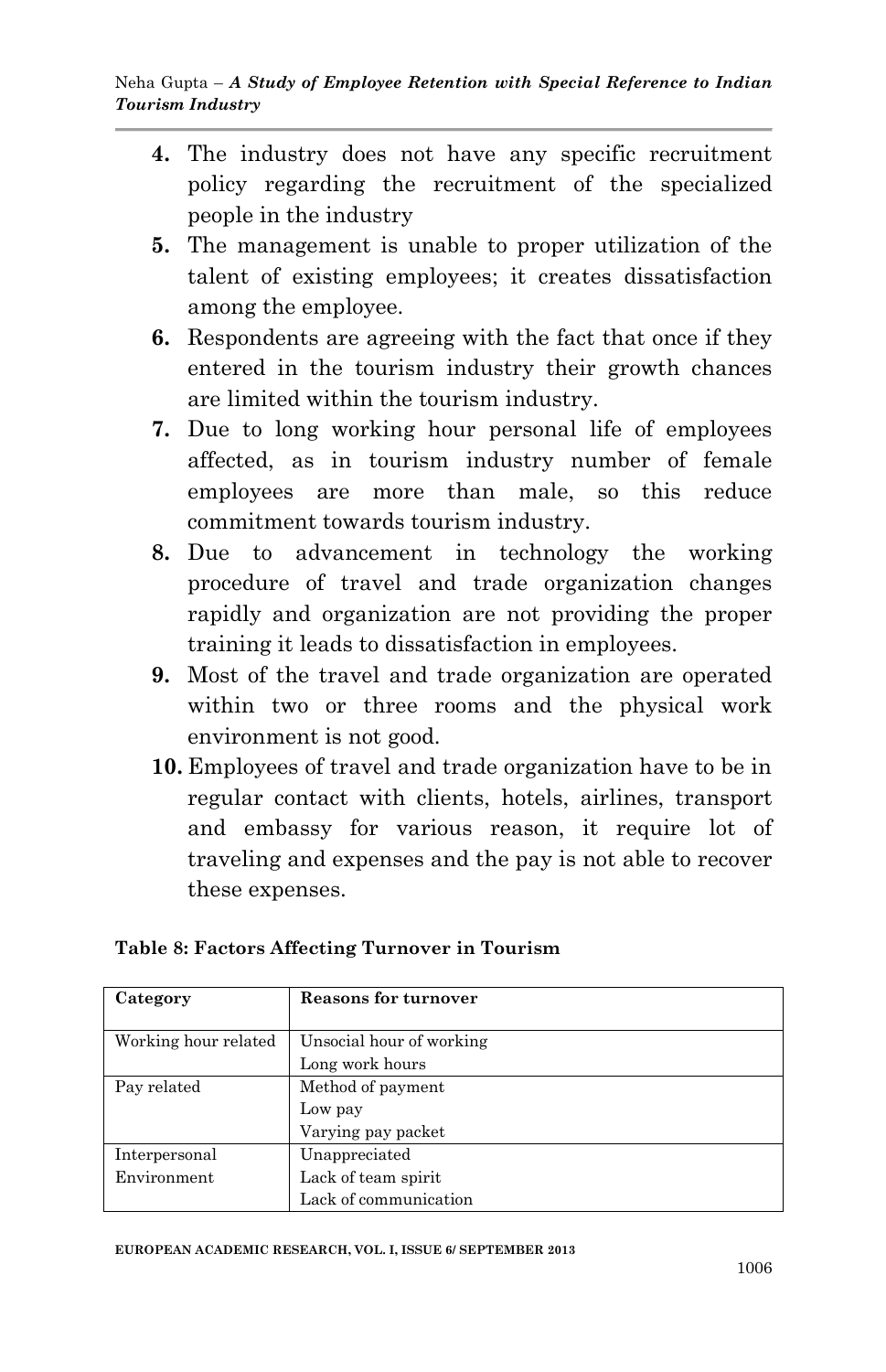|                     | Lack of effective supervision                             |
|---------------------|-----------------------------------------------------------|
| Job nature          | Service-based nature of task involved                     |
|                     | Lack of job variety                                       |
|                     | Don't enjoy job                                           |
| of<br>Nature<br>the | Size of the individual unit.                              |
| industry            | Structure of workforce (casual, overseas & female staff)) |
|                     | Seasonal nature of job                                    |
|                     | No union presence                                         |
| Career related      | Career advancement                                        |
|                     | Lack of growth opportunity                                |
| Under qualified     | Unskilled                                                 |
|                     | Unsuited to team work                                     |
|                     | Under trained                                             |
| Others              | Poor working condition                                    |
|                     | Unpleasant work place                                     |
|                     | Lack of job security                                      |
| Other personnel     | Going abroad                                              |
|                     | Maternity                                                 |
|                     | Travel difficulties                                       |
|                     | Accommodation                                             |

(Source: Questionnaire)

#### **Results and Discussions:**

- **1.** The respondents agree with the facts the tourism industry lacks people one of the reason for the same is most of who join the industry are simply graduates, undergraduates without having any basic knowledge of tourism.
- **2.** Most of the respondent agree with the fact that the salary offered by the industry are quite less than salary offered by other service industry.
- **3.** Persons having tourism degree are not getting any advantage of their degree during the promotion in travel and trade industry
- **4.** Respondents were agreed with the facts that HRD practices are not standardized in most of the travel trade organization leaving some big organization.
- **5.** Salary is most important factor in tourism industry which affects the turnover in the industry.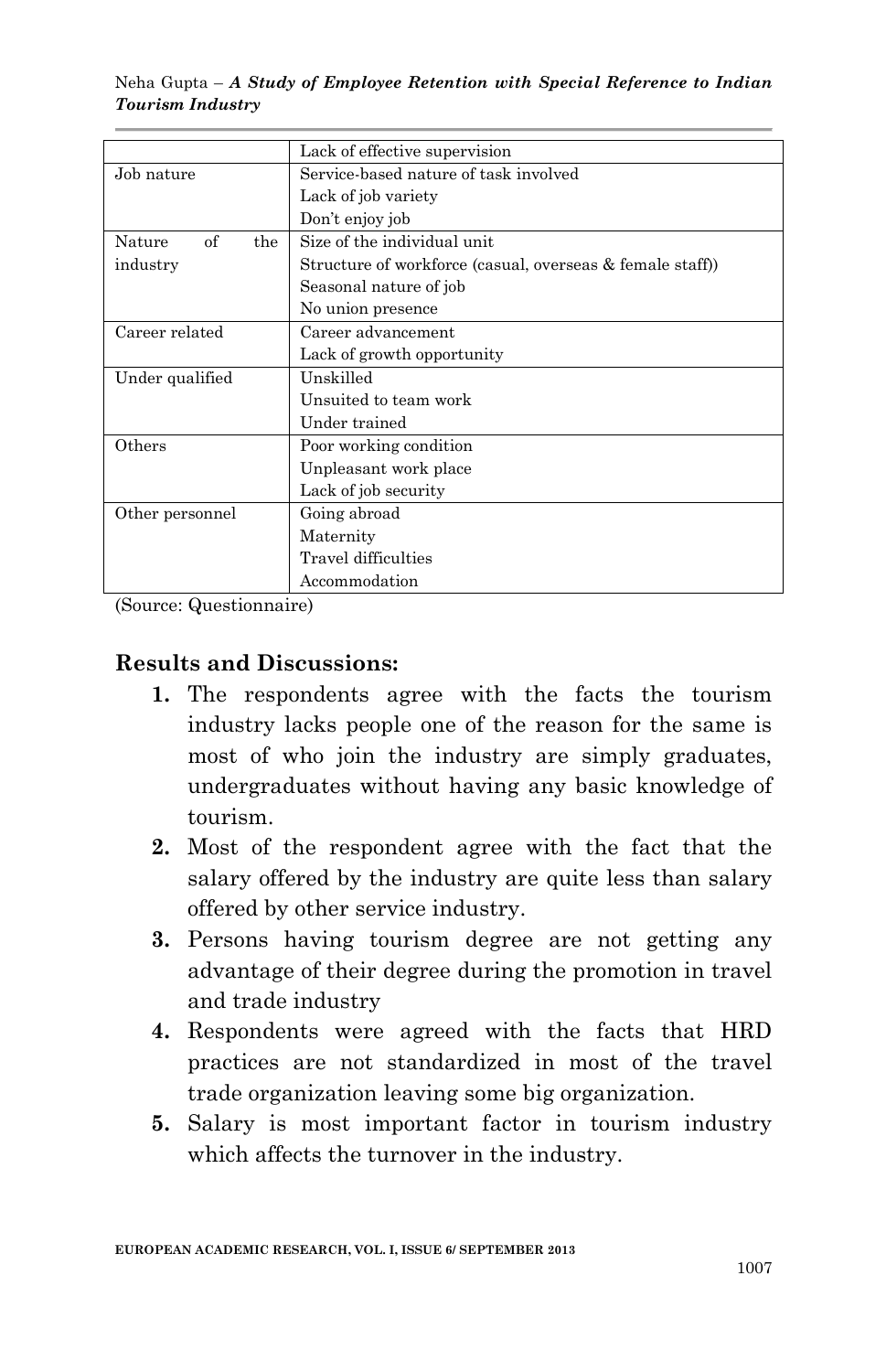**6.** One major finding which come out during the survey which creates a pressure to sales personnel and a important reason for attrition is that as the tour packages (Main product of travel agencies and tour operator) are very costly and its not easy to attain the sales target in present scenario (Due to recession) this decrease the sales volume and affect the business of organization.

## **Suggestions**

On the basis of the analysis of surveyed data and finding of the study, there are some suggestions which require immediate attention from the policy maker, top managements to improve the HR practices in tourism industry and to reduce the attrition rate in Indian Tourism Industry. Here in this study Employee Retention is used as a tool to lower down the attrition rate.

**Offer a competitive compensation package** - Any team member wants to feel that he or she is being paid appropriately and fairly for the work he or she does. Be sure to research what other companies and organizations are offering in terms of salary and benefits. It is also important to research what the regional and national compensation averages are for that particular position. You can be sure that if your compensation package is not competitive, team members will find this out and look for employers who are willing to offer more competitive compensation packages.

**Career Development Program-** Provide opportunities within the company for cross-training and career progression. People like to know that they have room for career movement. Every individual is worried about his/her career. Organization can provide them conditional assistance for certain courses which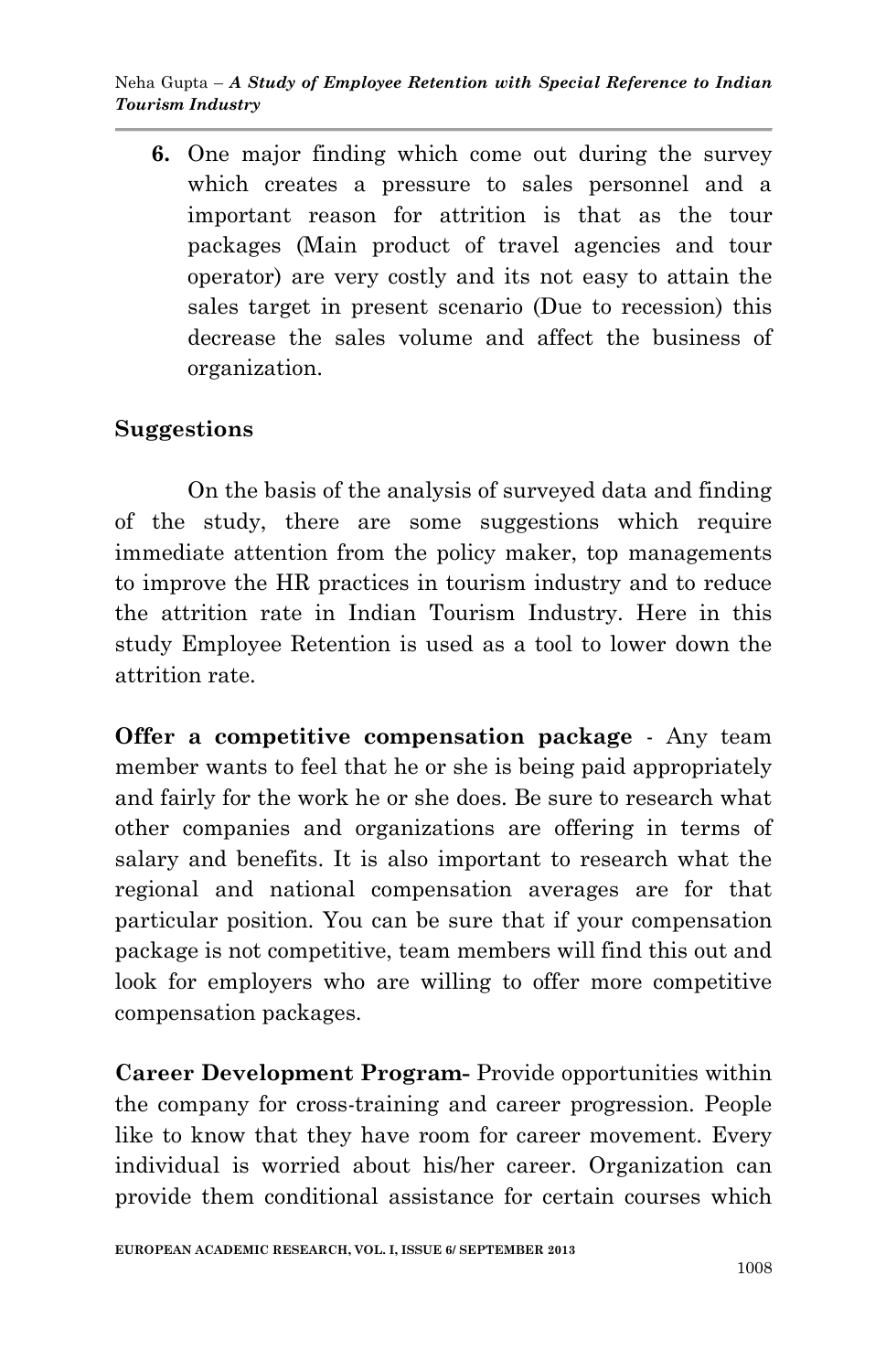are beneficial for the employee career and organizational business point of view.

**The quality of supervision and mentorship** - It has been said so often that it is almost cliché, but *people leave people, not their jobs*. Supervisors play the largest role in a team member's development and ultimate success within an organization. All employees want to have supervisors who are respectful, courteous, and friendly - that is a given. But more importantly team members want supervisors who set clear performance expectations, deliver timely feedback on performance, live up to their word and promises, and provide an environment where the employee can grow and succeed. Failure by supervisors and management to provide this can cause an employee to start looking for greener pastures.

# **Employee Recognition**

Recognizing and rewarding an employee's performance reinforces positive behavior and encourages additional positive behavior. If a team member feels that he or she is appreciated they will be much more likely to repeat their behaviors in the future and even put out more effort than before. When a business leader understands the power of recognizing his or her employees the culture of an organization reacts to this recognition and moves in a positive direction helping to retain more employees.

Recognize the team member's contribution in front of members of management. This can reduce the tendency for employees to feel that their supervisors take all the credit for their hard work.

**Employee Reward Program-** Organization can make a provision of Monthly or Quarterly Award (depending upon the budget) for the best employee, and these rewards are based on performance of the employee. The award can be in terms of gifts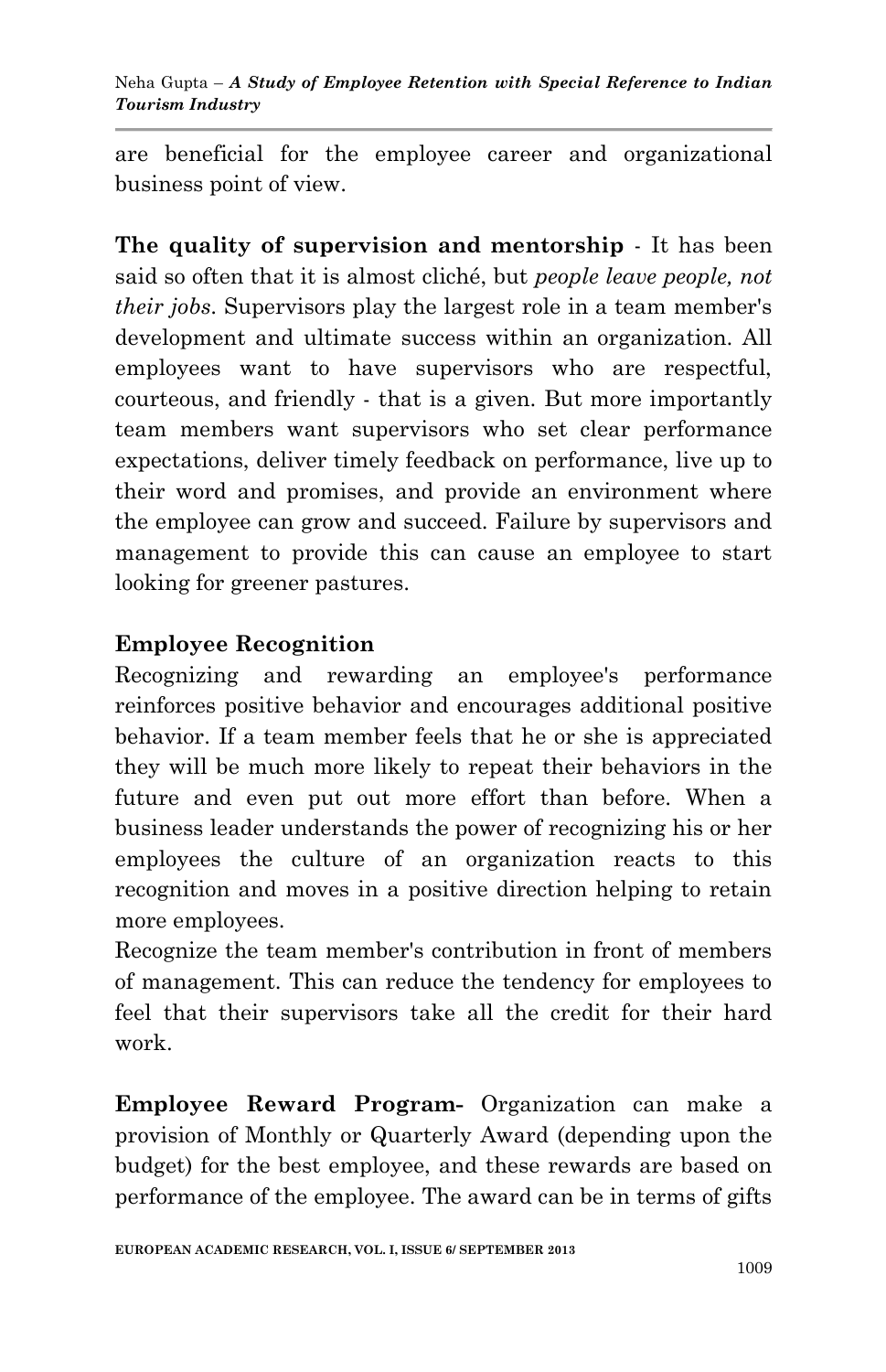or money. If it is money then it should be divided into two parts, first part to be given with the next month salary and the remaining after 6 months. In this way he/she can be retained for 6 more months. These rewards shall be considered at the time of appraisal.

**Loyalty Bonus-** Organization can introduce a Loyalty Bonus Program in which they can reward their employee after a successful completion of a specified period of time. This can be in the form of Money or Position. This will encourage the fellow employees as well whether they are interested in money or position, they will feel fascinated.

**Employee Recreation-** Organization should also let their employees enjoy in a light mood. They can take their employees to a trip or for an outing every year or bi-yearly. You can make use of this trip as well. You can start this trip with an opening note about the management views and plans, strategies etc. At the same time organization can involve their top management into some of the fun activities as this will make feel the employees that they are very close to the management and everybody is same.

**Gifts at some Occasions-**Movie tickets, gift certificates, or an engraved gift are excellent rewards for an employee who has excelled or put in the extra effort to make a project happen. And organization can also give some gifts at the time of birthday, marriage anniversary of the employees making them feel good and understand that the management is concerned about them.

**Lifestyle choices** – As the tourism industry have large numbers of young employee and younger workers expect, perhaps even demand, far more freedom than companies have been accustomed to providing. So, if companies are to accommodate them for lengthy spells of time they will need to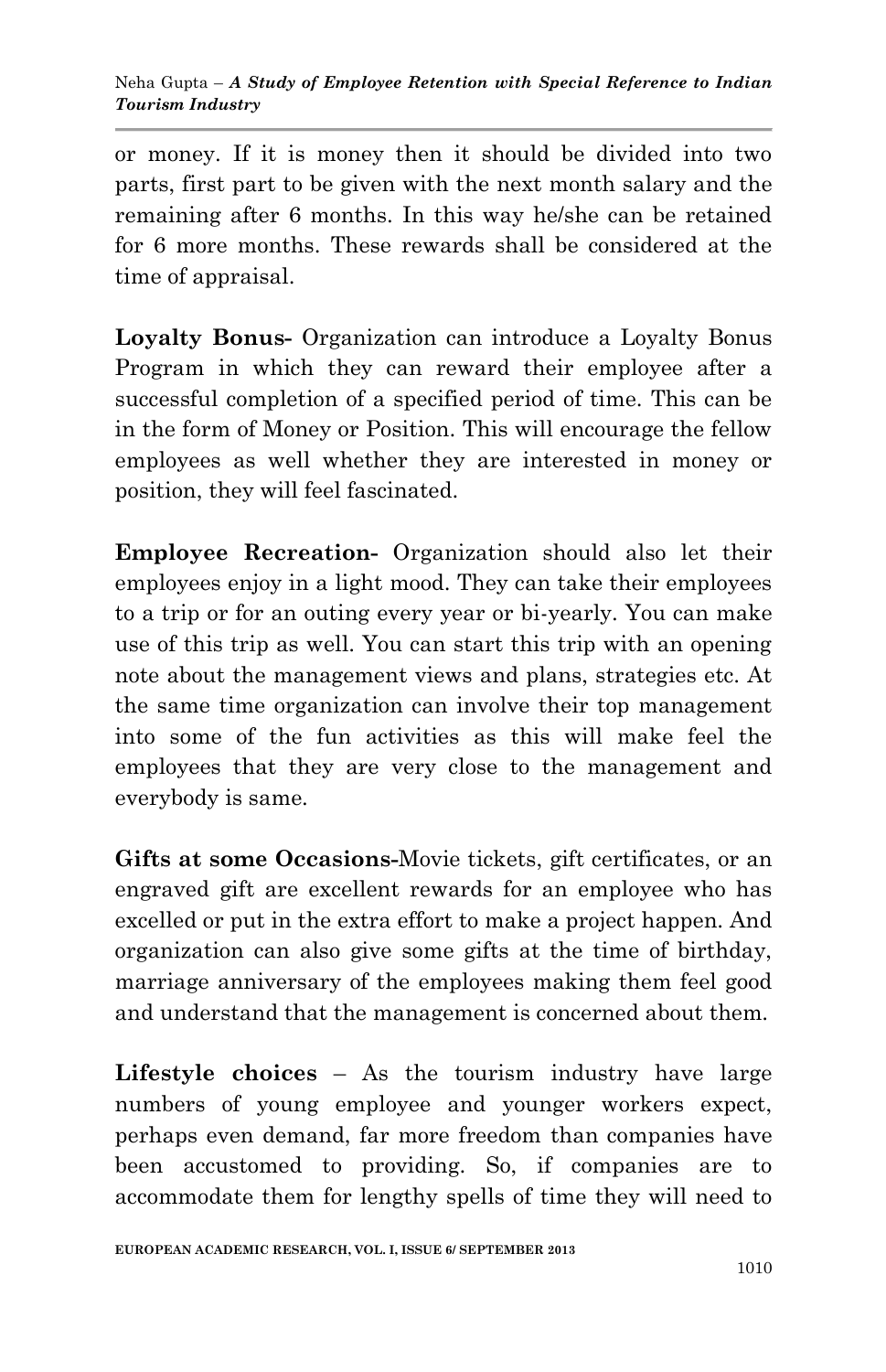be flexible.

For a company, the workforce is like an intellectual property, both in terms of skills and money. A trained and content workforce can lead a company to new heights while an opposite one can hamper it badly.

### **BIBLIOGRAPHY:**

Baum, Tom. 2008. "Implications of hospitality and tourism labour markets for talent management strategies." *International Journal of Contemporary Hospitality Management* 20(7): 720-729.

Chow, Chee W., Kamal Haddad, and Gangaram Singh. 2007. "Human Resource Management, Job Satisfaction, Morale, Optimism, and Turnover.‖ *International Journal of Hospitality & Tourism Administration* 8(2): 73-88.

Department of Tourism. 2002. *National Tourism Policy*. Ministry of Tourism, Government of India.

Department of Tourism. *Indian Tourism Forecast (2007- 2011).* Ministry of Tourism, Government of India.

Department of Tourism. 2006. *Tourism Statistics at A Glance*. Ministry of Tourism, Government of India.

―Employee Retention-The Tools and Techniques*.*‖ 2000.*IRS Employment Review*, 710: 6-11.

International Labour Organization. 2001. *Human Resource Development, Employment and Globalization in Hotel catering and Tourism Sector.*

Jithendra, K.J. and Ton Baum. 2000. "Human Resource Development and Sustainability - A Case of Indian Tourism." *International Journal of tourism Research* 2(6): 403-421.